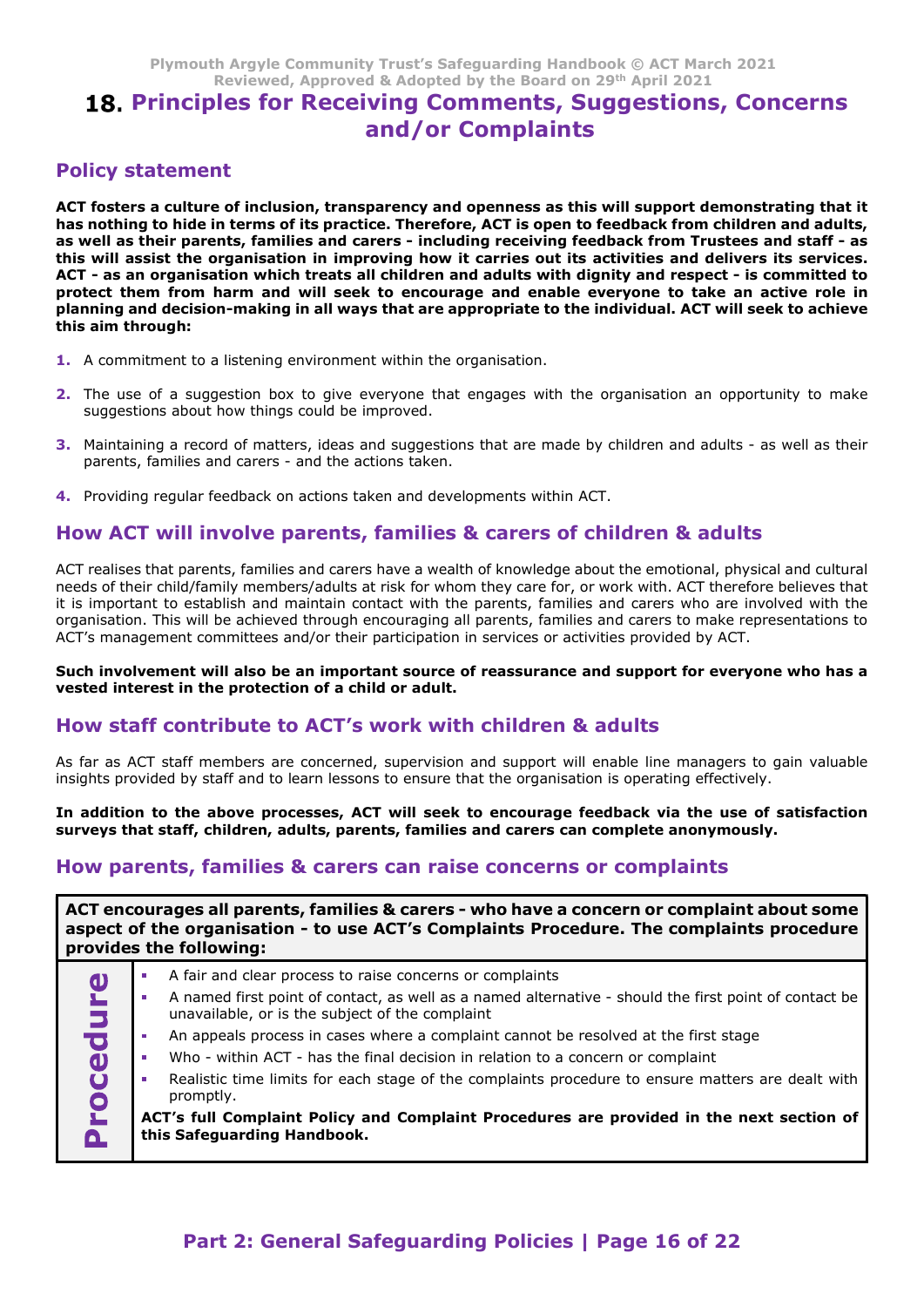# Principles for Receiving Comments, Suggestions, Concerns and/or Complaints continued…

#### Complaint procedure principles

Everyone involved in a complaint (complainant and the subject/s of the complaint) will be provided with the opportunity to represent their side of the case.

- In the case of a complaint from a child or young person, representation can include input from a parent, family member, carer or an advocate
	- In the case of a complaint from an adult at risk, representation can include input from a partner, parent, other family member, carer or an advocate
- In the case of a complaint made by a parent, partner, family member, carer or an advocate, representation can include input from a friend or family member.

In the case of a complaint made<br>
representation can include input fi<br> **Where the complaint is regardior carer/advocate acting inapp**<br>
will ensure that there is absolute<br>
The particular incident of concern<br>
Any remedial act Where the complaint is regarding an ACT staff member - or about a family member or carer/advocate acting inappropriately - the person dealing with the complaint will ensure that there is absolute clarity regarding:

- The particular incident of concern and whether there have been any previous incidents
- Any remedial action to be taken  $e.a.$  an apology and any new behaviour expected
- What will happen if the agreed arrangements are not adhered to.

ACT's complaint procedure will ensure that records of discussions - and any information shared at each stage of the procedure - will be made clearly, recorded accurately, kept confidentially and stored in a secure location in line with the organisations policies and procedures relating to the Recording, Storing and Sharing of Information.

Where a complaint is in relation to a particularly serious safeguarding incident e.g. where abuse or exploitation is suspected - then the reporting procedure relating to Responding, Recording & Reporting Allegations of Abuse (as detailed in this Safeguarding Handbook) will take precedence over ACT's Complaints Procedure.

## Reviewed & Updated: March 2021

ACT will review this Principles for Receiving Comments, Suggestions, Concerns and/or Complaints and best practice at least annually. In addition, more frequent reviews will be undertaken following a change in safeguarding legislation; following the implementation of a new activity or service which involves contact with children and/or adults at risk; following a safeguarding incident within the CCO (or one which directly concerns or affects the CCO); and/or following a significant organisational change.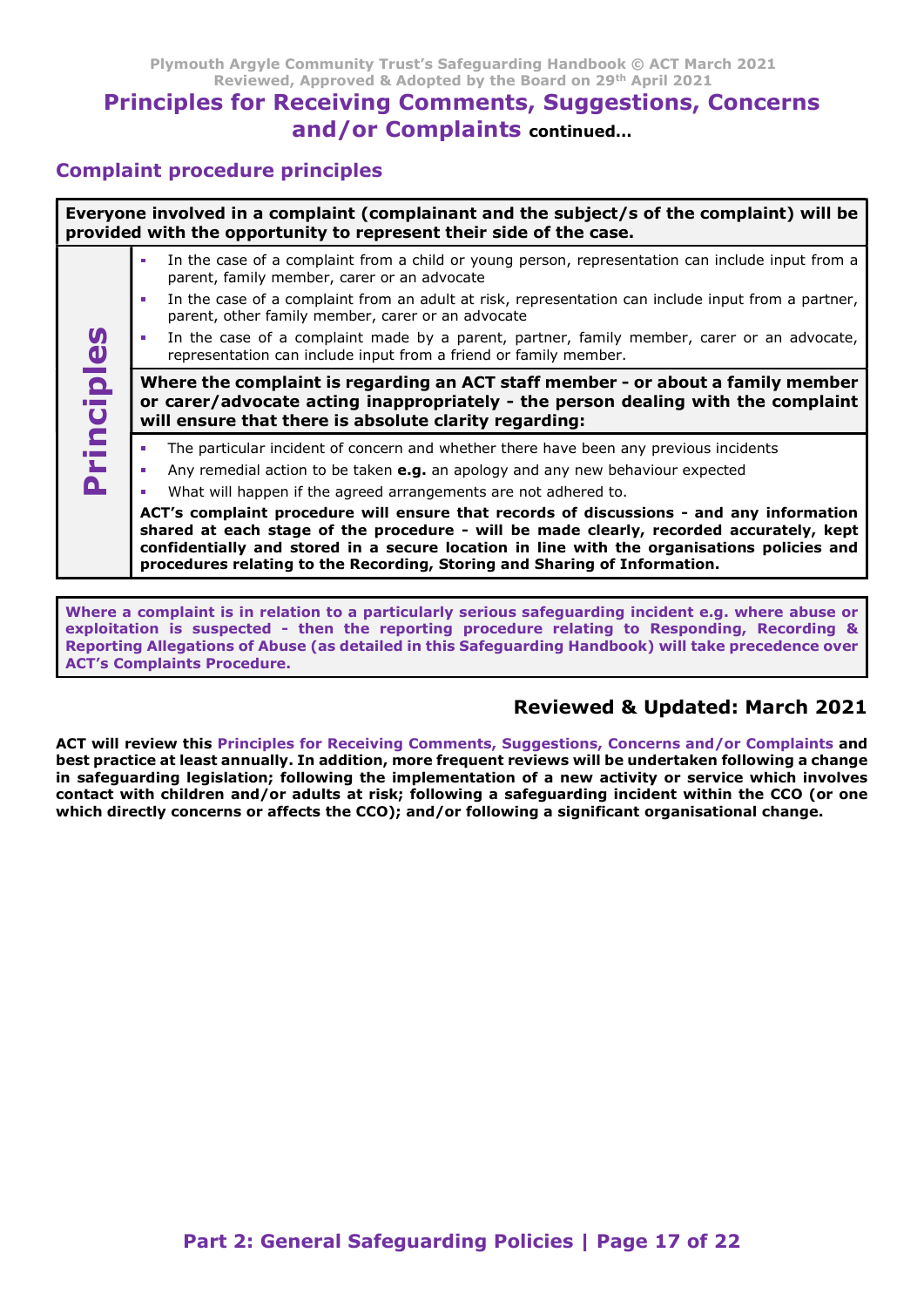## 19. Complaints Policy

#### Policy statement

Plymouth Argyle Community Trust's Safeguarding Handbook © ACT March 2021<br>Reviewed, Approved & Adopted by the Board on 29<sup>th</sup> April 2021<br>**19. Complaints Policy**<br>**Policy statement**<br>ACT recognises that everyone who uses our s standard of service and a right to complain if they are not happy with any aspect of what we do. Learning

| Plymouth Argyle Community Trust's Safeguarding Handbook © ACT March 2021<br>Reviewed, Approved & Adopted by the Board on 29th April 2021                                                                                                                                                                                                                                                          |
|---------------------------------------------------------------------------------------------------------------------------------------------------------------------------------------------------------------------------------------------------------------------------------------------------------------------------------------------------------------------------------------------------|
| <b>19. Complaints Policy</b>                                                                                                                                                                                                                                                                                                                                                                      |
| <b>Policy statement</b>                                                                                                                                                                                                                                                                                                                                                                           |
| ACT recognises that everyone who uses our services, activities and/or facilities has the right to a high<br>standard of service and a right to complain if they are not happy with any aspect of what we do. Learning<br>from complaints helps ACT to improve the services that are provided.                                                                                                     |
| The purpose of the Complaints Policy & Procedure is to achieve the following outcomes:                                                                                                                                                                                                                                                                                                            |
| <b>a.</b> Help ACT to provide a service of the highest standard to everyone that engages with the                                                                                                                                                                                                                                                                                                 |
| organisation.<br>$\mathbf{D}$<br><b>b.</b> Help ACT to ensure that everyone that uses (or wishes to use) the organisation's services know<br>$\boldsymbol{\omega}$                                                                                                                                                                                                                                |
| that they have a right to complain if they need to.                                                                                                                                                                                                                                                                                                                                               |
| urpo<br>c. Help ACT to deal with complaints in a positive way and use them to improve the organisations<br>services.                                                                                                                                                                                                                                                                              |
| d. Set out the issues that could be covered under this procedure.                                                                                                                                                                                                                                                                                                                                 |
| e. Set out the steps everyone should take if they wish to make a complaint to ACT.<br><u>a</u>                                                                                                                                                                                                                                                                                                    |
| Set out how ACT will deal with complaints in a fair and consistent way.<br>f.                                                                                                                                                                                                                                                                                                                     |
| Who this Complaints Policy & Procedures applies to                                                                                                                                                                                                                                                                                                                                                |
| This Complaints Policy & Procedure applies to all children, adults, parents and families, as well as carers and<br>advocates. In addition it applies to every person that attends - or wishes to make use of - ACT's facilities and<br>services.                                                                                                                                                  |
| However, this policy and procedure is not intended to be used by ACT's staff or volunteers who may be unhappy<br>about their own experience in the workplace. In these circumstances, staff members should use the Grievance<br>Procedure (found in section four of the Employee Handbook) and volunteers should use the Complaints<br>Procedure for Volunteers found in the Volunteers Handbook. |
| The Complaints Policy & Procedure are also not intended to cover concerns that staff may have about issues of<br>possible malpractice or wrongdoing in the workplace. These concerns should be dealt with under the Whistle<br>Blowing Policy & Procedure found in this Safeguarding Handbook.                                                                                                    |
| If anyone - whether an ACT staff member, child, adult, parent, family member, carer or advocate - is<br>concerned that a child or adult may be at risk of harm, they should use the relevant procedures<br>contained within this Safeguarding Handbook - rather than this Complaints Policy & Procedure.                                                                                          |
| How ACT will seek to deal with complaints                                                                                                                                                                                                                                                                                                                                                         |
| Defining clearly what is mean by a complaint                                                                                                                                                                                                                                                                                                                                                      |
|                                                                                                                                                                                                                                                                                                                                                                                                   |

#### Who this Complaints Policy & Procedures applies to

However, this policy and procedure is not intended to be used by ACT's staff or volunteers who may be unhappy about their own experience in the workplace. In these circumstances, staff members should use the Grievance Procedure for Volunteers found in the Volunteers Handbook.<br>The Complaints Policy & Procedure are also not intended to cover concerns that staff may have about issues of **Example 18**<br> **Example 18**<br> **Example 18**<br> **Example 18**<br> **Example 18**<br> **Example 18**<br> **Example 18**<br> **Example 18 Procedures applies to all children, adults, parents and families, as well as<br>
advocates. In addition it applies** Complaints Policy & Procedure applies to all children, adust, parents and families, as well as carers and<br>coates. In addition it applies to every person that attends - or wilses to make us of - ACT's facilities and<br>ices.<br>T rever, this policy and procedure **is not** intended to be used by ACT's staff or volunteers who may be unhappy<br>tecture their own experience in the workplace. In these circumstances, staff members should use the **Grievalnes** 

- Defining clearly what is mean by a complaint
- Setting out a procedure that can be easily followed and understood
- Making sure that everyone knows about this policy and procedure
- Producing child and adult friendly material explaining this policy and procedure
- will respond positively to any complaints made in good faith
- Offering extra support to those who need help to make a complaint
- resolution at different points
- Investigating each complaint as objectively and fully as reasonably possible
- Keeping the complainant informed during the course of the investigation, as well as about the outcome of their complaint
- Keeping clear records of complaints and of how they are resolved.

## Reviewed & Updated: March 2021

N what is mean by a complaint<br>orocedure that can be easily followed and understood<br>oracedure that can be easily followed and procedure<br>and and adult firendly material explaining this policy and procedure<br>ople that they wil If anyone - whether an ACT staff member, child, adult, parent, family member, carer or advocate - is<br>concerned that a child or adult may be at risk of harm, they should use the relevant procedures.<br>How ACT will scelek to reviews will be undertaken following a change in safeguarding legislation; following the implementation of a new activity or service which involves contact with children and/or adults at risk; following a safeguarding incident within the CCO (or one which directly concerns or affects the CCO); and/or following a significant organisational change.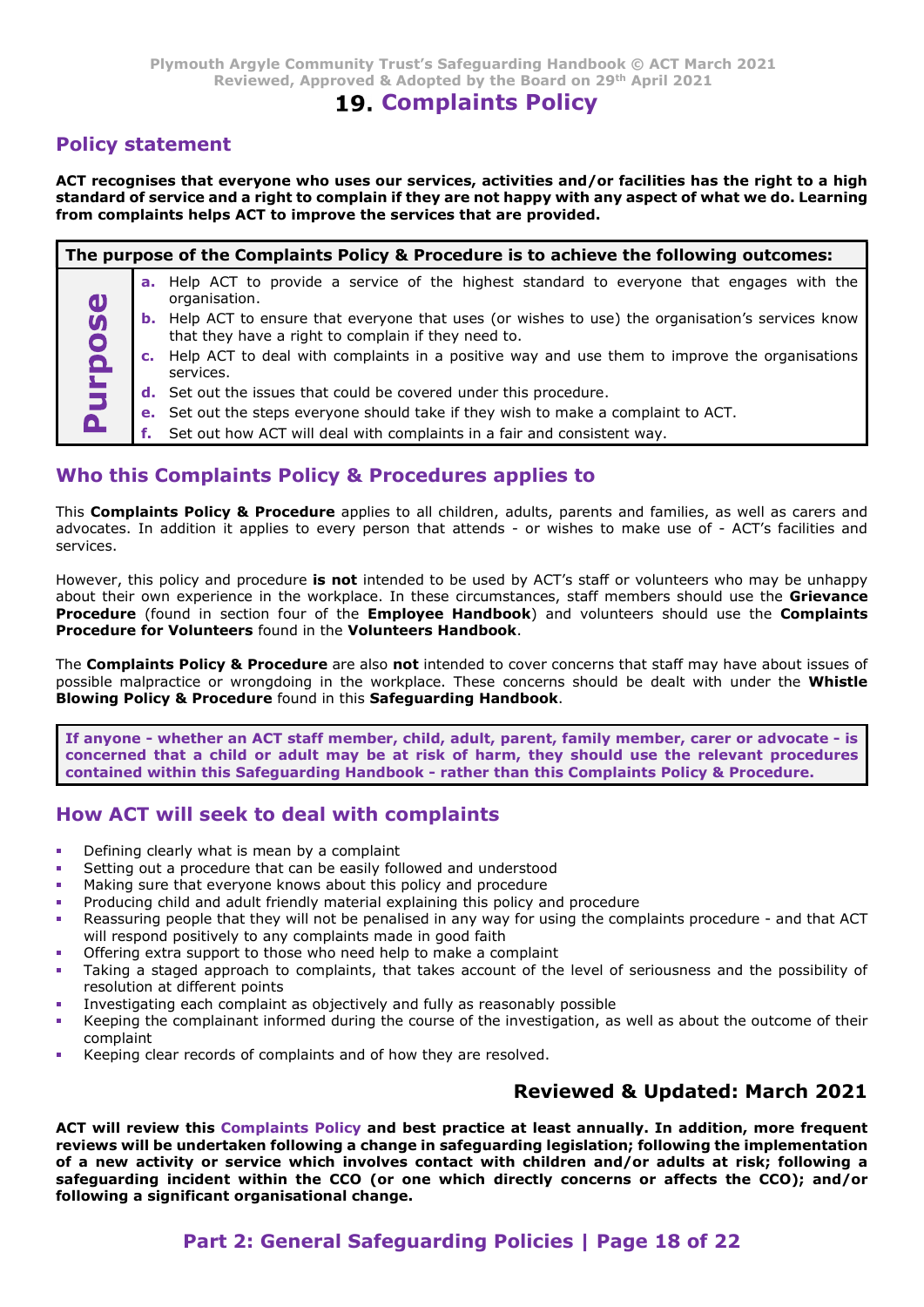## 20. Complaints Procedure

## Definition of a complaint

|                | Plymouth Argyle Community Trust's Safeguarding Handbook © ACT March 2021<br>Reviewed, Approved & Adopted by the Board on 29th April 2021<br><b>20. Complaints Procedure</b>                                                                                                                                                                                                                                                                                                                                                                                                                                                                                                                                                                                                                                                                                                                                                                                                                     |
|----------------|-------------------------------------------------------------------------------------------------------------------------------------------------------------------------------------------------------------------------------------------------------------------------------------------------------------------------------------------------------------------------------------------------------------------------------------------------------------------------------------------------------------------------------------------------------------------------------------------------------------------------------------------------------------------------------------------------------------------------------------------------------------------------------------------------------------------------------------------------------------------------------------------------------------------------------------------------------------------------------------------------|
|                | <b>Definition of a complaint</b>                                                                                                                                                                                                                                                                                                                                                                                                                                                                                                                                                                                                                                                                                                                                                                                                                                                                                                                                                                |
| be about:      | A complaint is a statement from someone that they are not happy about the service<br>provided to them by ACT and that they would like this to be improved. The complaint might                                                                                                                                                                                                                                                                                                                                                                                                                                                                                                                                                                                                                                                                                                                                                                                                                  |
| Ē<br>Definitio | a. The behaviour of an ACT member of staff member.<br>If this relates to allegations that someone may have harmed a child or adult - or may be at risk<br>of doing so - then the policy relating to Responding, Recording & Reporting Allegations of<br>Abuse detailed in this Safeguarding Handbook should be used instead.<br><b>b.</b> The behaviour of children or adults in the group - although please note the above point relating<br>to harm.<br>c. The level, type of service received, or being refused a service altogether.<br>d. The building or facilities.<br>e. Written information e.g. style or lack of.<br>f. Service received over the telephone e.g. not being able to get through, or being kept waiting.<br>g. A child, adult, parent, family member, carer or advocate feeling that they have been treated<br>unfairly, or in a way that is discriminatory.<br><b>h.</b> A specific activity or outing.<br>Anything else related to the service provided by ACT.<br>i. |
|                | <b>Informal procedure for making a complaint</b>                                                                                                                                                                                                                                                                                                                                                                                                                                                                                                                                                                                                                                                                                                                                                                                                                                                                                                                                                |
| <b>Step</b>    | <b>Procedure for Making a Complaint: Informal</b>                                                                                                                                                                                                                                                                                                                                                                                                                                                                                                                                                                                                                                                                                                                                                                                                                                                                                                                                               |
| 1.             | If possible, the person should discuss the complaint with ACT's DSO. If this is not possible - for<br>example, the complainant does not feel comfortable speaking to the DSO because the relationship is<br>too difficult - the discussion should be with another member of the ACT safeguarding team.                                                                                                                                                                                                                                                                                                                                                                                                                                                                                                                                                                                                                                                                                          |
| 2.             | ACT's DSO - or an alternative ACT manager - will, in the first instance, try to resolve the matter<br>informally. This is often possible and can mean that the problem is sorted out simply and more<br>quickly.                                                                                                                                                                                                                                                                                                                                                                                                                                                                                                                                                                                                                                                                                                                                                                                |
| 3.             | If an informal solution has been tried before and has not worked, or if the complainant does not feel<br>that informal discussions are adequate or likely to be effective, stage one of the complaints procedure                                                                                                                                                                                                                                                                                                                                                                                                                                                                                                                                                                                                                                                                                                                                                                                |

## Informal procedure for making a complaint

|             | Anything else related to the service provided by ACT.<br>Ĵμ.                                                                                                                                                                                                                                                                                                                                  |
|-------------|-----------------------------------------------------------------------------------------------------------------------------------------------------------------------------------------------------------------------------------------------------------------------------------------------------------------------------------------------------------------------------------------------|
|             | <b>Informal procedure for making a complaint</b>                                                                                                                                                                                                                                                                                                                                              |
| <b>Step</b> | <b>Procedure for Making a Complaint: Informal</b>                                                                                                                                                                                                                                                                                                                                             |
| 1.          | If possible, the person should discuss the complaint with ACT's DSO. If this is not possible - for<br>example, the complainant does not feel comfortable speaking to the DSO because the relationship is<br>too difficult - the discussion should be with another member of the ACT safequarding team.                                                                                        |
| 2.          | ACT's DSO - or an alternative ACT manager - will, in the first instance, try to resolve the matter<br>informally. This is often possible and can mean that the problem is sorted out simply and more<br>quickly.                                                                                                                                                                              |
| 3.          | If an informal solution has been tried before and has not worked, or if the complainant does not feel<br>that informal discussions are adequate or likely to be effective, stage one of the complaints procedure<br>should be followed.                                                                                                                                                       |
|             | <b>Stage 1: Formal procedure for making a complaint</b>                                                                                                                                                                                                                                                                                                                                       |
| <b>Step</b> | <b>Formal Procedure for Making a Complaint: Stage 1</b>                                                                                                                                                                                                                                                                                                                                       |
| 4.          | The complainant should put their concerns in writing to ACT's DSO or, if the DSO is the subject of<br>the complaint, to ACT's <b>SSM</b> . If the complainant needs help to do this - and a family member is not<br>able to offer this support - help will be provided by ACT's DSO, or, if the DSO is the subject of the<br>complaint, by another member of ACT staff identified by the SSM. |
|             | ACT's DSO will acknowledge the complaint within two working days by sending a brief letter to:<br>Thank the complainant for getting in touch & express regret that a complaint has been necessary<br>т<br>Assure them that the matter will be investigated<br>т<br>Set a provisional timescale for the investigation that is achievable, but avoids delay as much as                          |

#### Stage 1: Formal procedure for making a complaint

| 2.          | ACT's DSO - or an alternative ACT manager - will, in the first instance, try to resolve the matter<br>informally. This is often possible and can mean that the problem is sorted out simply and more<br>quickly.                                                                                                                                                                                                                                                                                                                                                                                                                                                                                                                                               |
|-------------|----------------------------------------------------------------------------------------------------------------------------------------------------------------------------------------------------------------------------------------------------------------------------------------------------------------------------------------------------------------------------------------------------------------------------------------------------------------------------------------------------------------------------------------------------------------------------------------------------------------------------------------------------------------------------------------------------------------------------------------------------------------|
| 3.          | If an informal solution has been tried before and has not worked, or if the complainant does not feel<br>that informal discussions are adequate or likely to be effective, stage one of the complaints procedure<br>should be followed.                                                                                                                                                                                                                                                                                                                                                                                                                                                                                                                        |
|             | <b>Stage 1: Formal procedure for making a complaint</b>                                                                                                                                                                                                                                                                                                                                                                                                                                                                                                                                                                                                                                                                                                        |
| <b>Step</b> | <b>Formal Procedure for Making a Complaint: Stage 1</b>                                                                                                                                                                                                                                                                                                                                                                                                                                                                                                                                                                                                                                                                                                        |
| 4.          | The complainant should put their concerns in writing to ACT's DSO or, if the DSO is the subject of<br>the complaint, to ACT's SSM. If the complainant needs help to do this - and a family member is not<br>able to offer this support - help will be provided by ACT's DSO, or, if the DSO is the subject of the<br>complaint, by another member of ACT staff identified by the SSM.                                                                                                                                                                                                                                                                                                                                                                          |
| 5.          | ACT's DSO will acknowledge the complaint within two working days by sending a brief letter to:<br>Thank the complainant for getting in touch & express regret that a complaint has been necessary<br>$\blacksquare$<br>Assure them that the matter will be investigated<br>$\blacksquare$<br>Set a provisional timescale for the investigation that is achievable, but avoids delay as much as<br>possible<br>Explain when they will next be in contact<br>$\mathcal{L}^{\mathcal{L}}$<br>Offer a contact name - usually this will be ACT's DSO or the SSM - in case the complainant has<br>m,<br>any questions in the meantime<br>Make any temporary arrangements that may be necessary pending the outcome of the<br>m,<br>investigation into the complaint. |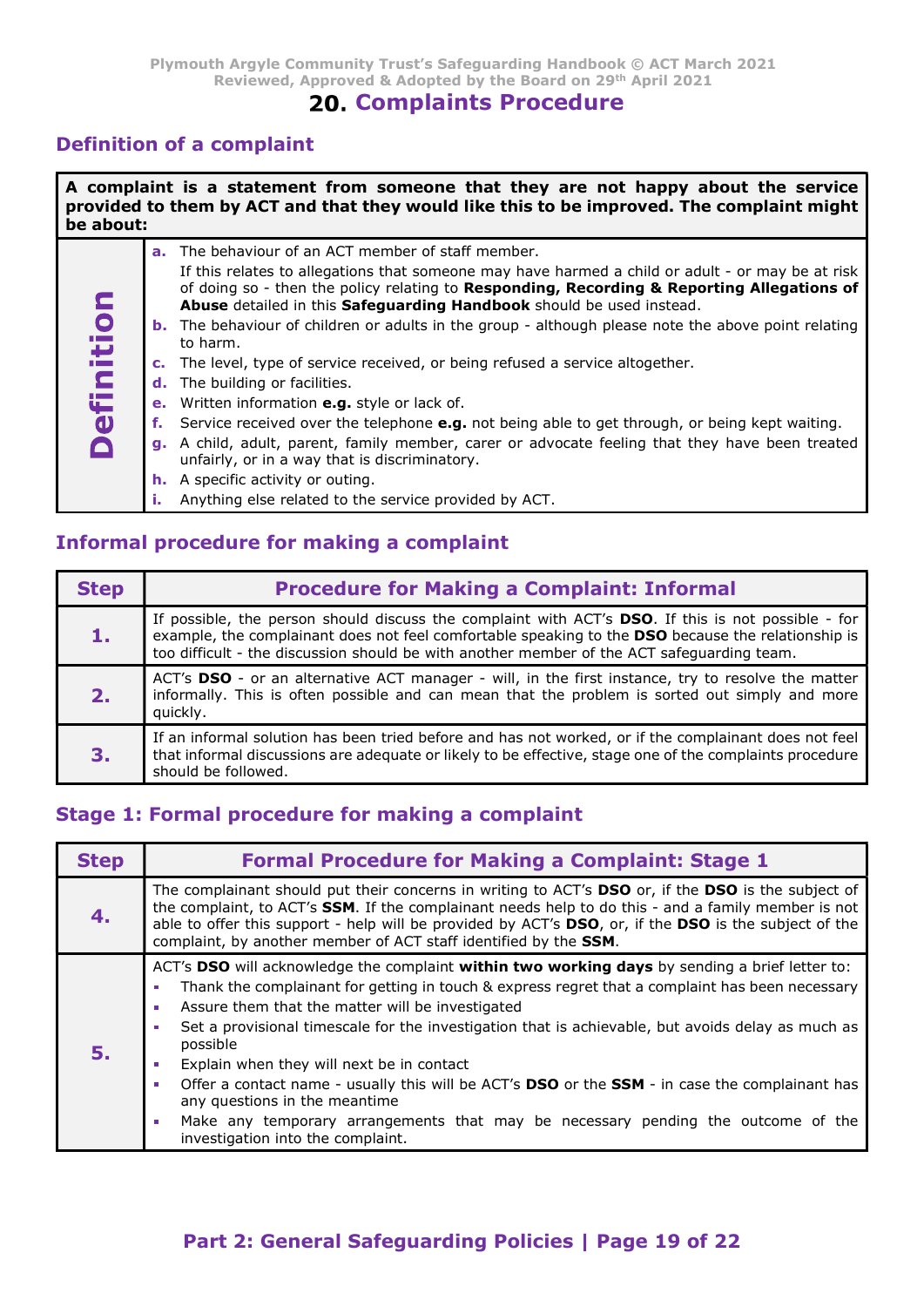Plymouth Argyle Community Trust's Safeguarding Handbook © ACT March 2021 Reviewed, Approved & Adopted by the Board on 29th April 2021

## Complaints Procedure continued…

| Normally the service to the complainant should continue as normal during the investigation into the<br>complaint. If this is not possible e.g. because an individual has had to be excluded from an activity,<br>6.<br>or because the complainant does not want to use the service at that point, or because it would not<br>be appropriate for the ACT staff member to continue working with the subject of the complaint - then<br>this should be acknowledged and temporary alternative arrangements made, wherever possible.<br>If the complaint is about a specific ACT member of staff or other child or adult participant, then that<br>person (and the parent/family/carer/advocate where applicable) should be informed within two<br>7.<br>working days - or as soon as possible - that a complaint has been made against them and the<br>nature of the complaint. However, the person should not be informed if doing so would compromise<br>anyone's safety, or a police investigation.<br>ACT's DSO will normally be responsible for investigating a stage one complaint. Therefore, the DSO<br>should plan the investigation according to the nature of the complaint, taking into account any<br>witnesses or specialist opinion that should be sought. As a minimum, the complainant (and<br>8.<br>parent/family/carer/advocate if the complainant is a child or adult at risk) should be interviewed. Any<br>person who might be the subject of the complaint should also be interviewed, provided that doing so<br>would not compromise anyone's safety, or a police investigation.<br>9 <sub>1</sub><br>If the complaint is about a building, facilities or equipment, then this should be examined.<br>If the complaint is about access to a service, the reasoning behind a decision to offer or not offer a<br>10.<br>particular service should be examined.<br>If, at any point during the investigation, it appears that a criminal offence may have been committed,<br>the matter should be reported to the police; and to other statutory agencies, bodies and the FA &<br>11.<br>EFL. Discussions should be held with the police about whether the investigation into the complaint<br>can continue alongside their own enquiries.<br>If it emerges at any point that a child or adult at risk may have been caused significant harm - or<br>12.<br>may be at risk of significant harm - the appropriate safeguarding procedures detailed in<br>Safeguarding Handbook should be instigated immediately.<br>ACT's DSO should make notes of the investigation - including notes of any meetings that take place<br>- and should write a report based on their findings. The report should state clearly whether the<br>complaint is upheld or not, and should make recommendations about how the matter can be taken<br>13.<br>forward. The report should be shared with both the complainant and the SSM, other safeguarding<br>personnel as appropriate and any specific member of ACT staff, and/or other person, who may be<br>involved. Any comments that either party may wish to make about the extent to which they accept<br>or reject the findings of the report should be noted.<br>14.<br>Once a way forward has been agreed, this way forward should be reviewed regularly. | <b>Step</b> | Formal Procedure for Making a Complaint: Stage 1 continued |
|-------------------------------------------------------------------------------------------------------------------------------------------------------------------------------------------------------------------------------------------------------------------------------------------------------------------------------------------------------------------------------------------------------------------------------------------------------------------------------------------------------------------------------------------------------------------------------------------------------------------------------------------------------------------------------------------------------------------------------------------------------------------------------------------------------------------------------------------------------------------------------------------------------------------------------------------------------------------------------------------------------------------------------------------------------------------------------------------------------------------------------------------------------------------------------------------------------------------------------------------------------------------------------------------------------------------------------------------------------------------------------------------------------------------------------------------------------------------------------------------------------------------------------------------------------------------------------------------------------------------------------------------------------------------------------------------------------------------------------------------------------------------------------------------------------------------------------------------------------------------------------------------------------------------------------------------------------------------------------------------------------------------------------------------------------------------------------------------------------------------------------------------------------------------------------------------------------------------------------------------------------------------------------------------------------------------------------------------------------------------------------------------------------------------------------------------------------------------------------------------------------------------------------------------------------------------------------------------------------------------------------------------------------------------------------------------------------------------------------------------------------------------------------------------------------------------------------------------------------------------------------------------------------------------------------------------------------------------------------------------------------------------------------------------------------------------------------------------------------------------------------------------------------------------------------------------------------------------------------------------------------------------------------------------------------------------|-------------|------------------------------------------------------------|
|                                                                                                                                                                                                                                                                                                                                                                                                                                                                                                                                                                                                                                                                                                                                                                                                                                                                                                                                                                                                                                                                                                                                                                                                                                                                                                                                                                                                                                                                                                                                                                                                                                                                                                                                                                                                                                                                                                                                                                                                                                                                                                                                                                                                                                                                                                                                                                                                                                                                                                                                                                                                                                                                                                                                                                                                                                                                                                                                                                                                                                                                                                                                                                                                                                                                                                                   |             |                                                            |
|                                                                                                                                                                                                                                                                                                                                                                                                                                                                                                                                                                                                                                                                                                                                                                                                                                                                                                                                                                                                                                                                                                                                                                                                                                                                                                                                                                                                                                                                                                                                                                                                                                                                                                                                                                                                                                                                                                                                                                                                                                                                                                                                                                                                                                                                                                                                                                                                                                                                                                                                                                                                                                                                                                                                                                                                                                                                                                                                                                                                                                                                                                                                                                                                                                                                                                                   |             |                                                            |
|                                                                                                                                                                                                                                                                                                                                                                                                                                                                                                                                                                                                                                                                                                                                                                                                                                                                                                                                                                                                                                                                                                                                                                                                                                                                                                                                                                                                                                                                                                                                                                                                                                                                                                                                                                                                                                                                                                                                                                                                                                                                                                                                                                                                                                                                                                                                                                                                                                                                                                                                                                                                                                                                                                                                                                                                                                                                                                                                                                                                                                                                                                                                                                                                                                                                                                                   |             |                                                            |
|                                                                                                                                                                                                                                                                                                                                                                                                                                                                                                                                                                                                                                                                                                                                                                                                                                                                                                                                                                                                                                                                                                                                                                                                                                                                                                                                                                                                                                                                                                                                                                                                                                                                                                                                                                                                                                                                                                                                                                                                                                                                                                                                                                                                                                                                                                                                                                                                                                                                                                                                                                                                                                                                                                                                                                                                                                                                                                                                                                                                                                                                                                                                                                                                                                                                                                                   |             |                                                            |
|                                                                                                                                                                                                                                                                                                                                                                                                                                                                                                                                                                                                                                                                                                                                                                                                                                                                                                                                                                                                                                                                                                                                                                                                                                                                                                                                                                                                                                                                                                                                                                                                                                                                                                                                                                                                                                                                                                                                                                                                                                                                                                                                                                                                                                                                                                                                                                                                                                                                                                                                                                                                                                                                                                                                                                                                                                                                                                                                                                                                                                                                                                                                                                                                                                                                                                                   |             |                                                            |
|                                                                                                                                                                                                                                                                                                                                                                                                                                                                                                                                                                                                                                                                                                                                                                                                                                                                                                                                                                                                                                                                                                                                                                                                                                                                                                                                                                                                                                                                                                                                                                                                                                                                                                                                                                                                                                                                                                                                                                                                                                                                                                                                                                                                                                                                                                                                                                                                                                                                                                                                                                                                                                                                                                                                                                                                                                                                                                                                                                                                                                                                                                                                                                                                                                                                                                                   |             |                                                            |
|                                                                                                                                                                                                                                                                                                                                                                                                                                                                                                                                                                                                                                                                                                                                                                                                                                                                                                                                                                                                                                                                                                                                                                                                                                                                                                                                                                                                                                                                                                                                                                                                                                                                                                                                                                                                                                                                                                                                                                                                                                                                                                                                                                                                                                                                                                                                                                                                                                                                                                                                                                                                                                                                                                                                                                                                                                                                                                                                                                                                                                                                                                                                                                                                                                                                                                                   |             |                                                            |
|                                                                                                                                                                                                                                                                                                                                                                                                                                                                                                                                                                                                                                                                                                                                                                                                                                                                                                                                                                                                                                                                                                                                                                                                                                                                                                                                                                                                                                                                                                                                                                                                                                                                                                                                                                                                                                                                                                                                                                                                                                                                                                                                                                                                                                                                                                                                                                                                                                                                                                                                                                                                                                                                                                                                                                                                                                                                                                                                                                                                                                                                                                                                                                                                                                                                                                                   |             |                                                            |
|                                                                                                                                                                                                                                                                                                                                                                                                                                                                                                                                                                                                                                                                                                                                                                                                                                                                                                                                                                                                                                                                                                                                                                                                                                                                                                                                                                                                                                                                                                                                                                                                                                                                                                                                                                                                                                                                                                                                                                                                                                                                                                                                                                                                                                                                                                                                                                                                                                                                                                                                                                                                                                                                                                                                                                                                                                                                                                                                                                                                                                                                                                                                                                                                                                                                                                                   |             |                                                            |

| <b>Unhappy with the findings</b>                                                                                                                                                                                                                                                                                                                                                           | <b>Previous complaint resurfaces</b>                                                                                                                                                                                                              |
|--------------------------------------------------------------------------------------------------------------------------------------------------------------------------------------------------------------------------------------------------------------------------------------------------------------------------------------------------------------------------------------------|---------------------------------------------------------------------------------------------------------------------------------------------------------------------------------------------------------------------------------------------------|
| of Stage 1?                                                                                                                                                                                                                                                                                                                                                                                | within 12 months?                                                                                                                                                                                                                                 |
| If either the complainant (or a person who was the subject<br>of the complaint) is not prepared to accept the findings of the preceding 12 months (from the date that the<br>the report, they should confirm this in writing. The matter<br>will now become an <b>appeal</b> and the procedure for the<br>appeal is as defined by the Formal Procedure for Making<br>a Complaint: Stage 2. | Where a complaint - that was previously handled in<br>report findings have been communicated) - has<br>resurfaced, then this will be progressed by following<br>the procedure defined by the Formal Procedure<br>for Making a Complaint: Stage 2. |

 $\blacklozenge$ 

 $\boldsymbol{\Lambda}$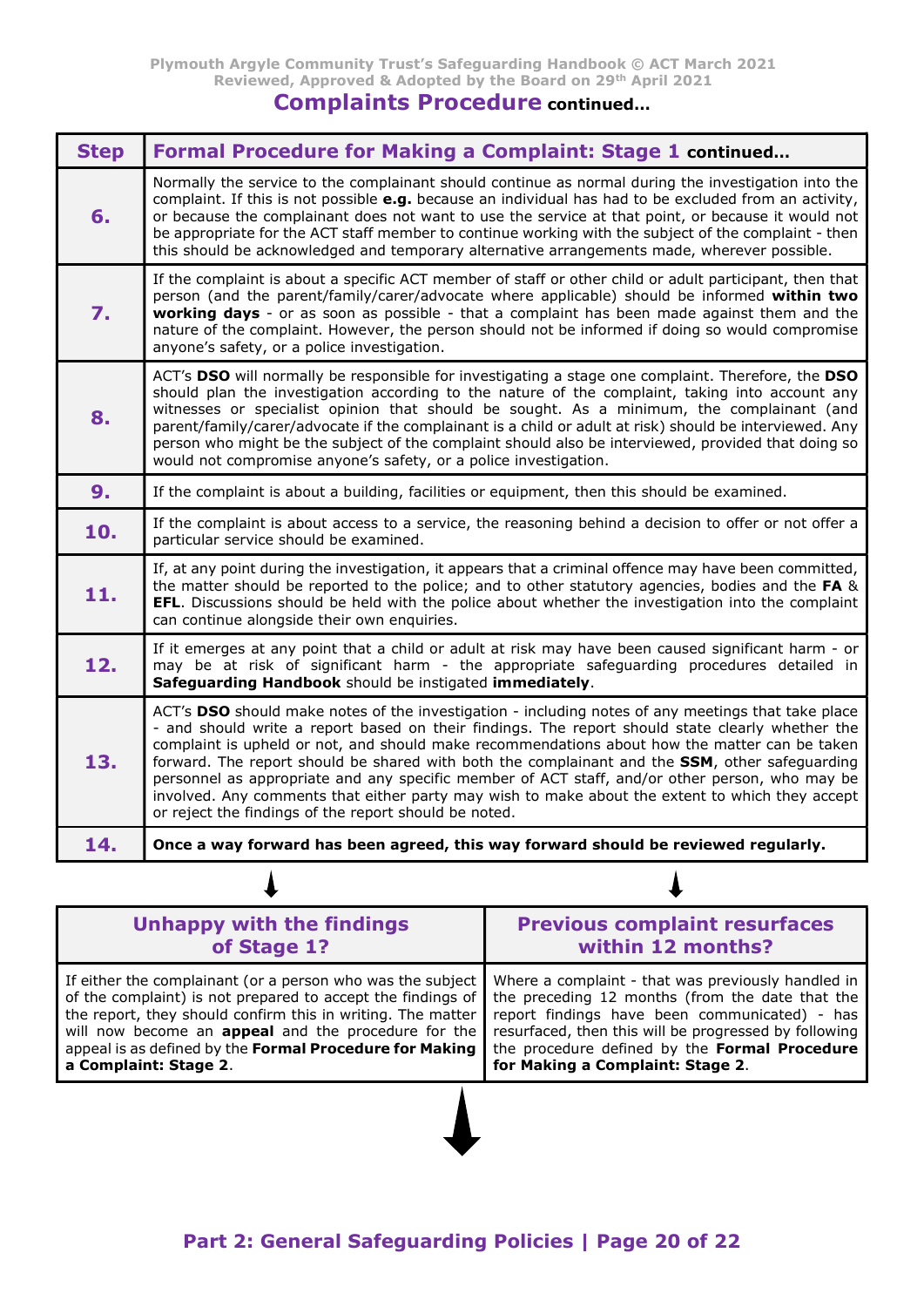#### Complaints Procedure continued…

#### Stage 2: Formal procedure for making a complaint

|             | Plymouth Argyle Community Trust's Safeguarding Handbook © ACT March 2021<br>Reviewed, Approved & Adopted by the Board on 29th April 2021<br><b>Complaints Procedure continued</b><br><b>Stage 2: Formal procedure for making a complaint</b>                                                                                                                                                                           |
|-------------|------------------------------------------------------------------------------------------------------------------------------------------------------------------------------------------------------------------------------------------------------------------------------------------------------------------------------------------------------------------------------------------------------------------------|
| <b>Step</b> | <b>Formal Procedure for Making a Complaint: Stage 2</b>                                                                                                                                                                                                                                                                                                                                                                |
|             | A stage two complaint may come about for one of two reasons. It may be a complaint that has escalated from<br>stage one - because the complainant, or a person who was the subject of the complaint, wishes to appeal the<br>findings from a stage one investigation. Alternatively, it may relate to matters that were investigated as a stage<br>one complaint within the previous 12 months and has now resurfaced. |
| 15.         | Stage two complaints should be investigated either by a manager senior to ACT's DSO who was<br>investigating at stage one. Alternatively, it can be investigated by a completely independent person<br>- who is not a staff member or volunteer - and who will be nominated by the CEO of ACT. Therefore,<br>the investigation will be commissioned by the CEO and the findings must be reported back to them.         |
| 16.         | If a complaint is to progress to stage two, the complainant - this could be the original complainant<br>or a person who was the subject of the original complaint - should again indicate in writing that they<br>wish to complain (or complain further) and should state the reason for this.                                                                                                                         |
| 17.         | The written statement should be presented to the CEO, who should then, within two working<br>days, respond in writing to the complainant in the same way as outlined for the stage one procedure.<br>In addition, the CEO should provide the complainant with the name of the person who will investigate<br>the stage two complaint.                                                                                  |
| 18.         | The procedure for the investigation and sharing of the report should be similar to that outlined in the<br>stage one procedure.                                                                                                                                                                                                                                                                                        |
| 19.         | Stage two is the final stage of the complaint's procedure. If any party wishes to complain further<br>following the completion of stage two, this should be taken up with an external party $e.g.$ local<br>councillor, MP or an appropriate statutory authority.                                                                                                                                                      |

## Keeping a record of the complaint

Regardless of whether a complaint is dealt with formally or informally, accurate notes should be made by ACT's DSO - or the person conducting the investigation - of each stage of the process, including records of meetings. Anonymous summary notes of any complaint should also be kept on the complaints file with a reference number. This will assist ACT in the process of monitoring and learning from complaints.

Copies of the final report should be given to the person making the complaint and to anyone who may be the subject of the complaint.

If the complaint leads to any disciplinary action or a referral to a statutory authority, copies of the notes made during the investigation and the report of the investigation (together with any notes relating to the outcome) should be kept confidentially on the file of any person who is the subject of the complaint.

All records should be maintained in accordance with the policies and procedures details in the section relating to the Recording, Storing & Sharing of Information within this Safeguarding Handbook.

#### Reviewed & Updated: March 2021

ACT will review this Complaints Procedure and best practice at least annually. In addition, more frequent reviews will be undertaken following a change in safeguarding legislation; following the implementation of a new activity or service which involves contact with children and/or adults at risk; following a safeguarding incident within the CCO (or one which directly concerns or affects the CCO); and/or following a significant organisational change.